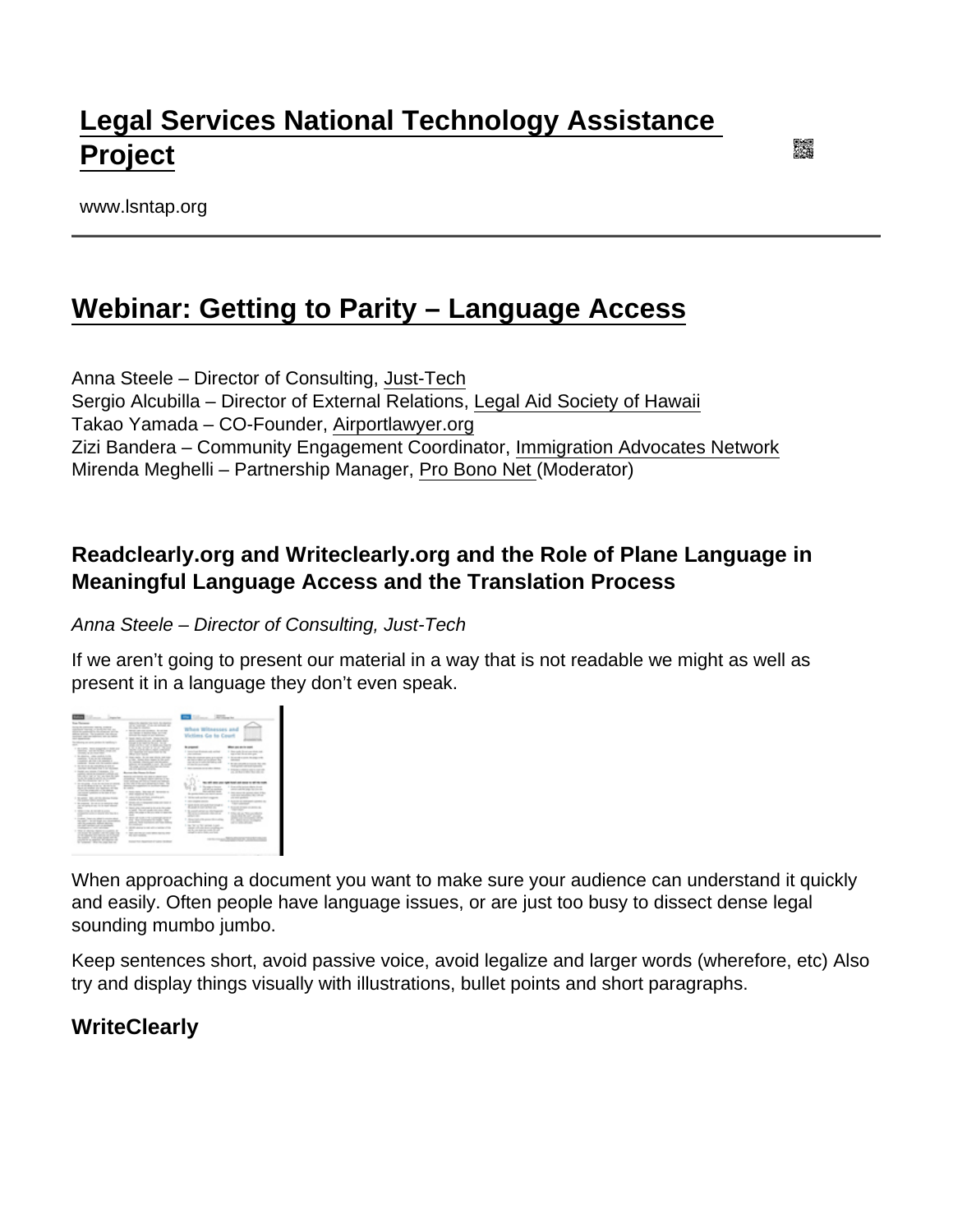This project was created to check your web content for plain language. Simply put the bookmark on your bar and click it to test for readability. Will go through sentence by sentence and tell you to remove certain words, use gender neutral language, shorten sentences etc.



## **ReadClearly**

This is a plain language glossary for websites. Lets you swap out words easily with more simple words and phrases.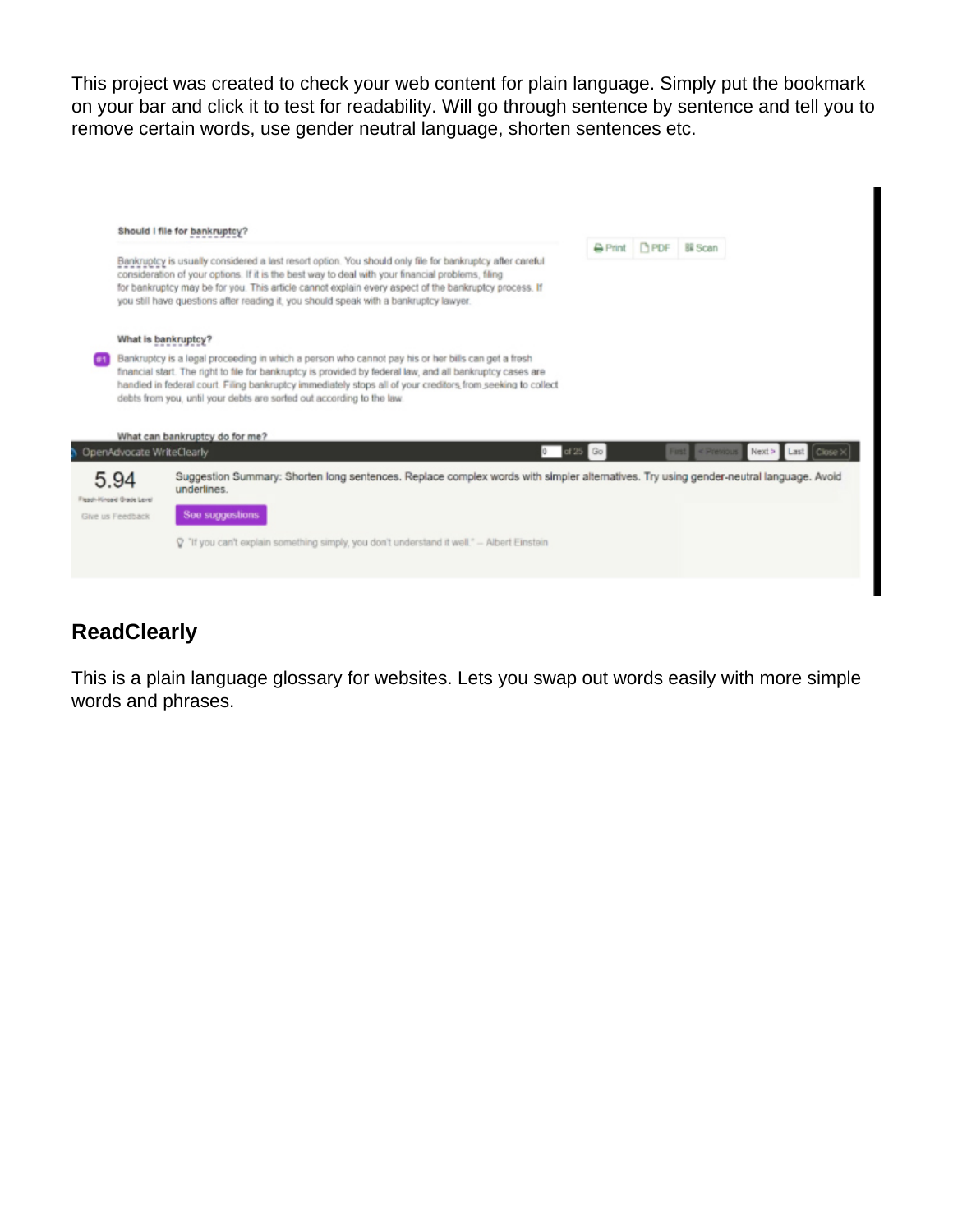#### Topics / Foreclosure What Is A Home Mortgage?

A home mortgage is a debt secured against your house. If you do not make the payments required by your mortgage agreement, your lender can try to take your home. The lender does this by starting a foreclosure action against you in Supreme Court.

#### What If I Start To Fall Behind on My Mortgage Payments?

Once you miss a few mortgage payments, the lender will contact you to tell you that you are behind (in

default). After missing the terms of the mort current. If you do not proceeding.

At least 90 days befo notice. The notice wi to pay to bring the mo approved not-for-profi

 $b$ . The  $m$ of a di

How Can A Housing Counselor Help Me?

er will send you a letter stating that you have violated that you have about 30 days to bring the payments vithin that time, the lender may start a foreclosure

oceeding, the lender must give you pre-foreclosure danger of losing your home and how much you need vill give you the names and telephone numbers of

Housing counselors can give you advice on your options at little or no cost. They may also negotiate with your lender. A list of approved not-for-profit housing foreclosure counselors can be found at the New York State Department of Banking web site

(www.dfs.ny.gov/consumer/mortg\_nys\_np\_counseling\_agencies.htm @). If you want to save your home, it's a good idea to call a counselor for help right away.

The tool also allows you to create a "tooltip" to explain the definition of complicated words both in English and Spanish (for example)

#### **Legal Aid Services in Hawaii**

Sergio Alcubilla – Director of External Relations, Legal Aid Society of Hawaii

25.5% of population speak a language other than English at home. At least 130 languages are spoken in the state mainly Tagalog, Ilocano, and Japanese. The might high demand interpreted languages are Chuukese, Ilocano and Marshallese.

The Legal Aid Services org in Hawaii managed to translates some of their legal information videos in several different languages. (Some in Marshallese, Ilocano etc.)

On the Hawaii Legal Services Portal people can go to get directed to the right place. An issue they have had is getting this site read by people in many different languages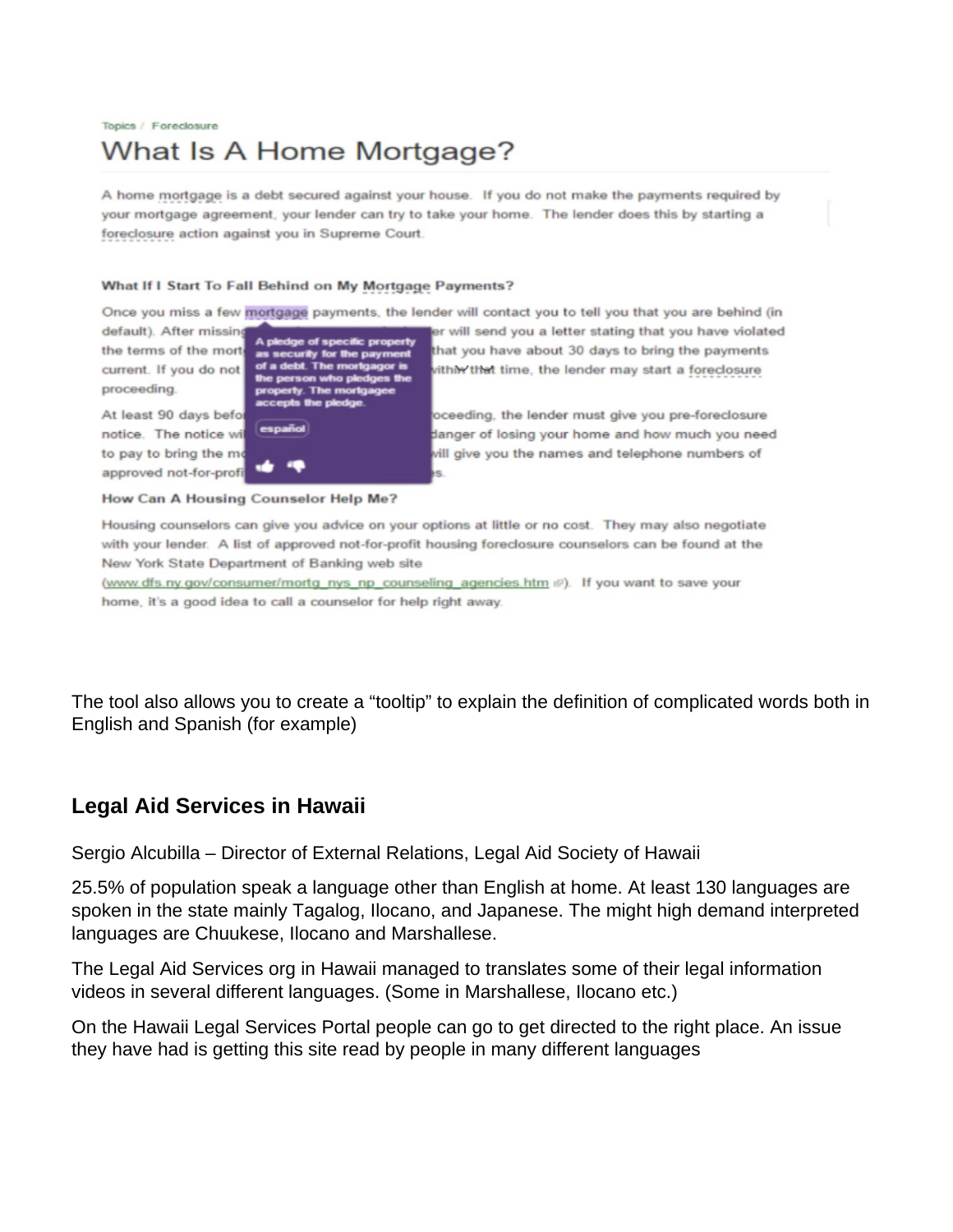## **Current LEP Projects**

Project Goal: The overall impact and goal of this project will be to provide Limited English Proficient (LEP) communities a greater sense of meaningful inclusion in LASH's many access to justice initiatives and technology based resources.

Many of LASH's clients come from LEP communities that are denied access to legal resources due to language barriers.

## **Improving Online Accessibility to legal resources for the state's growing LEP client populations by increasing language access**

Work with the Hawaii state judiciary and it's office on Equality and Access to the courts and other partners to determine the best languages for translation. Translate LawHelp Hawaii website into at least three other languages.

Create Standard Language about legal aid services and available resources that other programs can utilize on their state websites.

 conducting outreach and education to increase the LEP community's awareness of these resources through the use of social media platforms

#### **Outreach and Community Surveys**

Community navigators: our community respects known advocates, meaning we believe whatever they tell us

Main communication is "word of mouth" through churches, through that extended family events, and Facebook; the most popular media to connect to other fellow COFA members.

Owning an electronic device is a challenge for many of our LEP clients. Majority of the surveyed individuals possess smartphones and very few own a desktop or laptop at home.

#### **Airport Lawyer**

#### Takao Yamada – CO-Founder, Airportlawyer.org

Airport Lawyer helps people sort Visa issues at the airport. It was announced after the travel ban started by the Trump Organization. This tool was created to address issues as airports and to do work that would otherwise need to be done by individuals.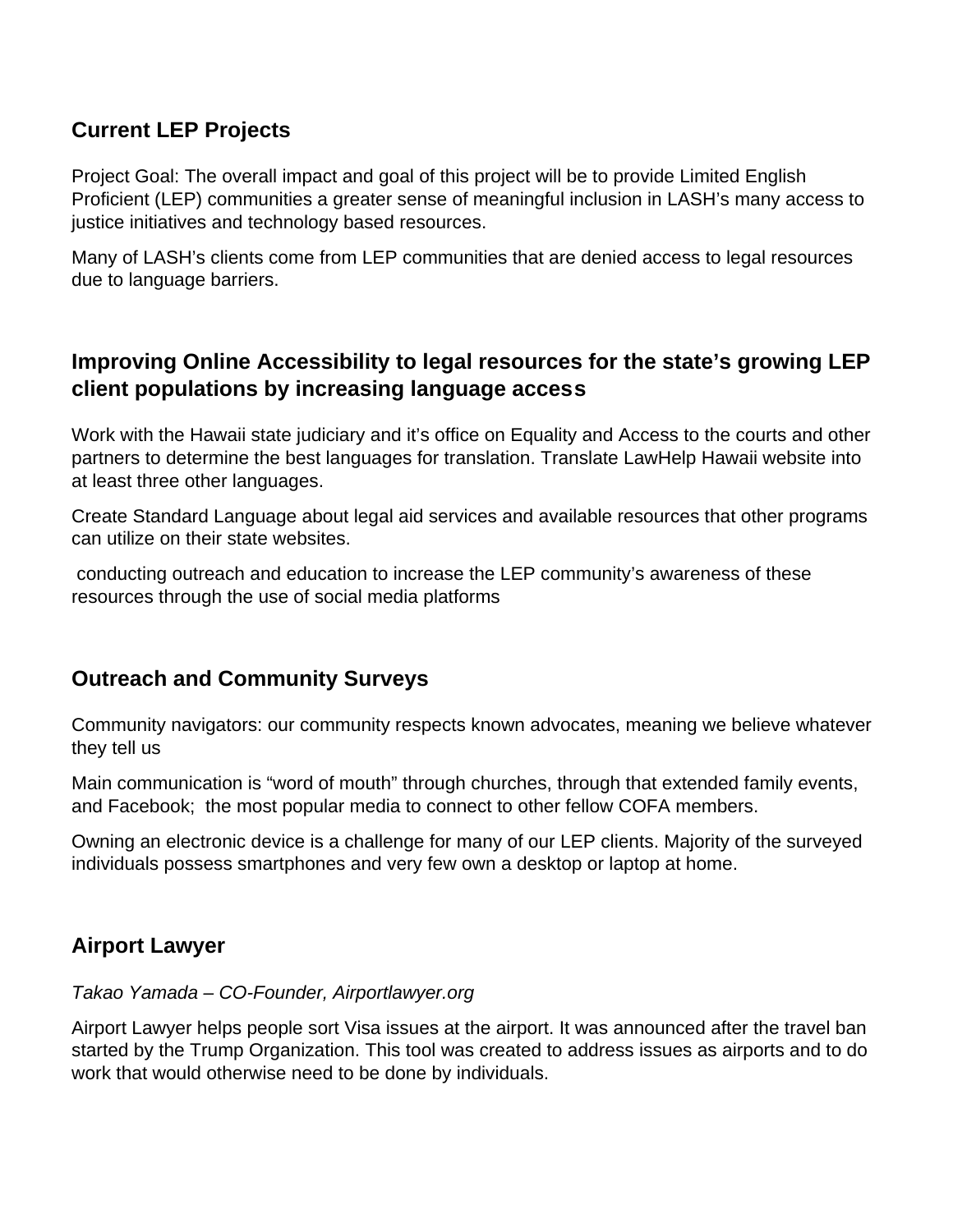

## .نحن نضمن للمهاجرين معاملة منصفة في المطارات

أوقفت محكمة فدرالية مؤقتًا حظر السفر الغير قانوني الذي أصدره الرئيس ترامب. فأصبح الآن يُسمح لواطني الدول السبع التي كانت محظورة سابقًا بدخول الولايات الشحدة. محامونا التطوّعون يسعون لضمان معاملة منصفة للمهاجرين لدى وصولهم

إذا كنت تعرف أحد الهاجرين أو اللاجئين القادمين الى مطار من مطارات الولايات المتحدة، استخدم تطبيقنا

Since this is a tool specifically for non native users as well as English speakers, the language has to be very simple. The site has to be well translated etc. This had to work both on desktops AND mobile devices. Phones are the biggest user of the site. The site was designed knowing people don't want to enter too much personal information, and designed knowing the more questions you ask the more people you lose in the process.

#### **Immi.org**

#### Zizi Bandera – Community Engagement Coordinator, Immigration Advocates Network

Immi is a free online tool that helps immigrants in the US understand their legal options. Users fill out an online questionnaire that takes 10-30 minutes. They are then provided with personalized results explaining their immigration options that they may qualify for, as well as potential risks.

#### **Problem: Users struggle to quickly access and understand content that is relevant to them**

This platform requires so many inputs from users that many do not complete the survey, and it's difficult to find answers for specific questions by browsing the website. It's not immediately clear to users that the site is credible or privacy safe.